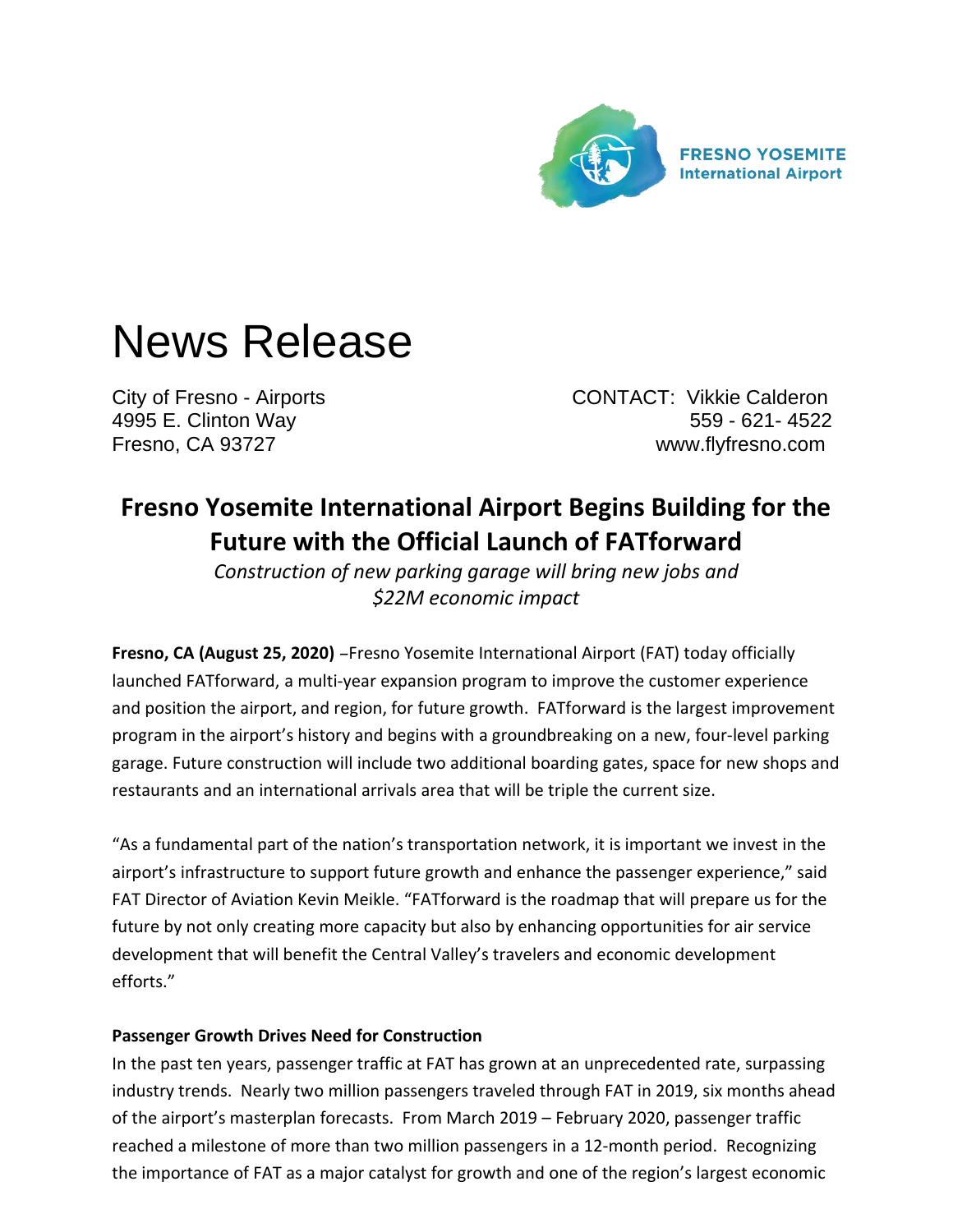drivers, the airport received a \$35 million infrastructure loan from the California State Infrastructure Bank (IBank) specifically for the parking garage project. IBank finances public infrastructure and private development that promotes economic development and improves the quality of life in California communities. At a time when it is important to put people to work, the parking garage project will create local workforce opportunities, supporting job creation in the community.

## **Parking Garage FAT's First Covered Parking Structure**

Located directly across from airport entrances, FAT's first multi-level, covered parking structure elevates the customer experience that will begin in the garage and end a short walk away at the passenger's gate. Providing parking conveniently located on airport property eliminates the need for shuttles and supports sustainability initiatives. When completed in November 2021, twenty-five percent of FATs parking spaces will be covered.

# **FAT's Economic Benefits to the Region**

FAT is one of the region's largest economic drivers. Airport operations:

- Generate an annual direct contribution of \$928 million to the region's economy
- Generate an employment base of 10,800 direct, indirect and induced jobs

The parking garage project will create additional revenue and employment opportunities, including:

- Adding an estimated economic impact of \$22.5 million to the local economy from support services associated with construction
- Create 150 200 jobs directly related to the project
- Employ local labor workforce when jobs are most needed

### **FAT Parking Garage Amenities**

FAT's new parking garage will feature:

- 917 covered parking spaces, a first for FAT which has no covered parking
- ADA accessible parking spaces in the covered areas
- Electric vehicle Charging Stations
- Park Assist Technology to guide motorists to available spaces
- Pay-on-Foot Kiosk

### **About Fresno Yosemite International Airport**

FAT is the Central San Joaquin Valley's largest economic driver with \$928 million of annual impact and 10,800 direct, induced and indirect jobs. Domestic and international carriers serving FAT offer Valley travelers daily nonstop flights to Chicago, Dallas, Denver, Las Vegas, Los Angeles, Phoenix, Portland, Salt Lake City, San Diego, San Francisco, Seattle and Guadalajara, León and Morelia, Mexico.